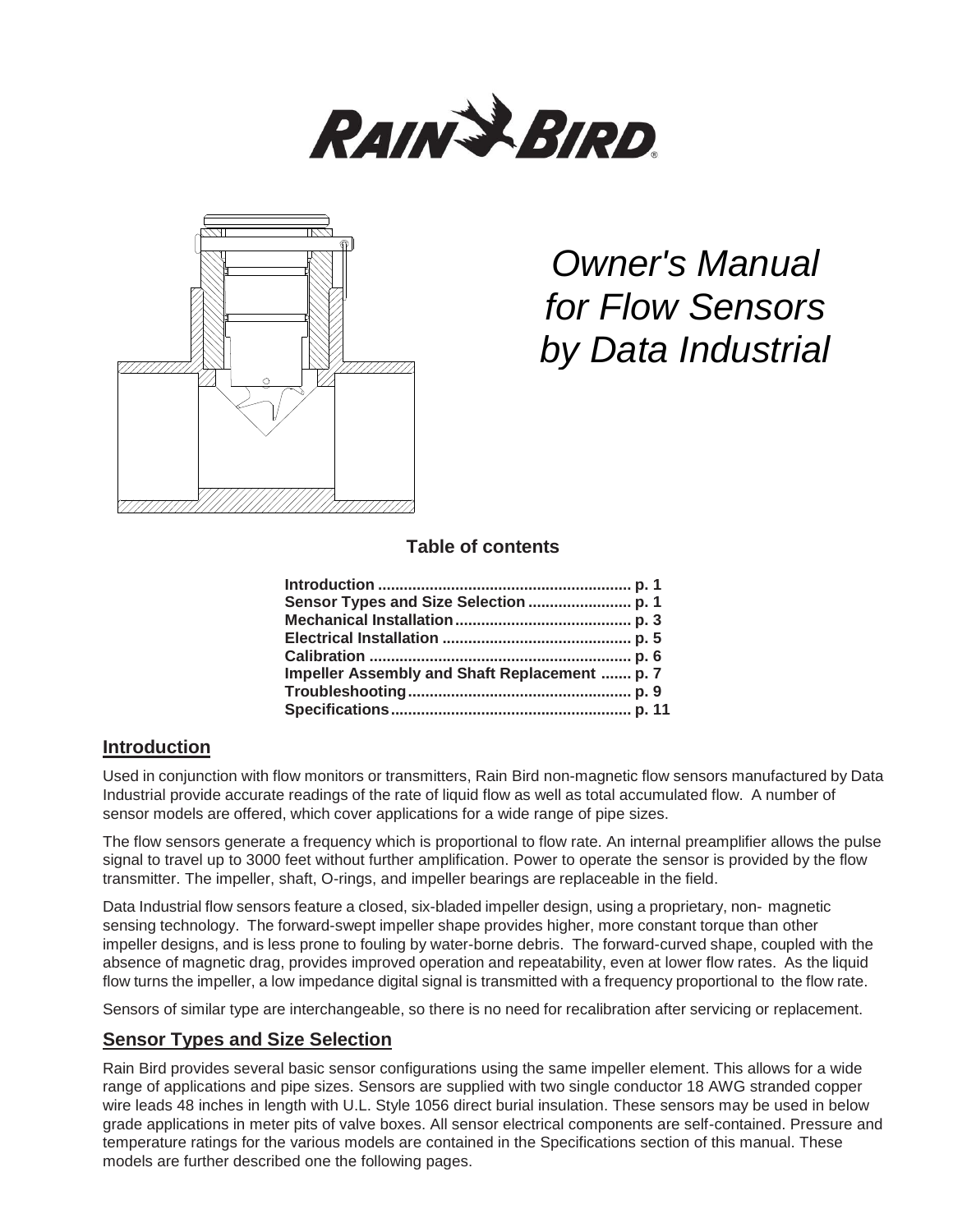#### **Rain Bird Flow Sensors**

#### **Brass Insert Sensor (FS350B)**

This Insert style sensor has a 5 1/4" long sleeve length, and uses brass and bronze hardware. It is used in all pipe sizes from 3" to 40.0" in diameter. A bronze 2" NPT externally threaded hex adapter is provided. The adapter may be mounted to the pipe using a welded-on threaded fitting such as a Thredolet® or pipe saddle.

#### **Stainless Steel Insert Sensor (FS350SS)**

This is the same as a Brass Insert Sensor, except that the sensor, sleeve and hex adapter are made of 300 Series stainless steel.

#### **PVC Tee Sensors**

These models feature a modified PVC tee with solvent weld socket end connections, and a removable PPS sensor insert. They are available in the following sizes and thread types:

| Model (thread) | Model (thread)          | <b>Size</b>     |
|----------------|-------------------------|-----------------|
| FS400P (slip)  | IFS400PFL (DIN flanged) | 4" (110mm)      |
| FS300P (slip)  | IFS300BPS (BSP)         | 3" (75mm)       |
| FS200P (slip)  | IFS200BPS (BSP)         | 2" (50mm)       |
| FS150P (slip)  | IFS150BPS (BSP)         | $11/2$ " (40mm) |
| FS100P (slip)  | IFS100BPS (BSP)         | 1" (25mm)       |
| FS075P (slip)  | IFS075BPS (BSP)         | $3/4$ " (20mm)  |
| FS050P (slip)  | IFS050BPS (BSP)         | $1/2$ " (12mm)  |

BSP = Female BPS straight threaded ends

#### **Bronze Tee Sensor**

These models combine a PPS electronics package inserted into a proprietary cast bronze pipe tee with threaded NPT (female iron pipe thread - FIPT) connections. They are available in the following sizes and thread types:

| Model         | Thread | Size                    |
|---------------|--------|-------------------------|
| <b>FS200B</b> | NPT    | 2" (50mm)               |
| <b>FS150B</b> | NPT    | $1\frac{1}{2}$ " (40mm) |
| <b>FS100B</b> | NPT    | 1" (25mm)               |

## **Flanged Irrigation PPS Insert Assembly** (Model FSTINSERT).

This is a flow sensor insert for use with tee style fittings for larger pipe diameters.

#### **Suggested Operating Range for Tee Selection**

|                     |                                    | <b>Operating Range</b>         |             |              |  |
|---------------------|------------------------------------|--------------------------------|-------------|--------------|--|
| <b>Model</b>        | <b>Description</b>                 | <b>GPM</b>                     | <b>LPM</b>  | $m^3/hr$     |  |
| <b>Brass Tees</b>   |                                    |                                |             |              |  |
| <b>FS200B</b>       | 2" Brass Tee Flow sensor           | 10 to 100                      | 38 to 380   | 2.3 to 23    |  |
| <b>FS150B</b>       | 1 1/2" Brass Tee Flow sensor       | 4 to 80                        | 15 to 300   | 1 to 18      |  |
| <b>FS100B</b>       | 1" Brass Tee Flow sensor           | 2 to 40                        | 7.6 to 150  | $0.5$ to $9$ |  |
| <b>Plastic Tees</b> |                                    |                                |             |              |  |
| <b>FS400P</b>       | 4" PVC Tee Flow Sensor             | 40 to 500                      | 150 to 1900 | 9 to 110     |  |
| <b>FS300P</b>       | 3" PVC Tee Flow Sensor             | 20 to 300                      | 75 to 1130  | 4.5 to 70    |  |
| <b>FS200P</b>       | 2" PVC Tee Flow Sensor             | 10 to 200                      | 40 to 750   | 2.3 to 45    |  |
| <b>FS150P</b>       | 1 1/2" PVC Tee Flow Sensor         | 5 to 100                       | 19 to 380   | 1.1 to $23$  |  |
| <b>FS100P</b>       | 1" PVC Tee Flow Sensor             | 5.4 to 54                      | 20 to 200   | 1.2 to 12    |  |
| <b>FS075P</b>       | 3/4" PVC Tee Flow Sensor           | 3.3 to 33                      | 13 to 125   | .75 to 7.5   |  |
| <b>FS050P</b>       | 1/2" PVC Tee Flow Sensor           | 1.9 to 19                      | 7 to 70     | .43 to 4.3   |  |
| <b>Inserts</b>      |                                    |                                |             |              |  |
| <b>FS350B</b>       | <b>Brass Insert Flow Sensor</b>    | Depends on Pipe Type and Size. |             |              |  |
| <b>FS350SS</b>      | Stainless Steel Insert Flow Sensor | See pages 6 through 8.         |             |              |  |

Values for plastic tees apply for BSP and slip threads.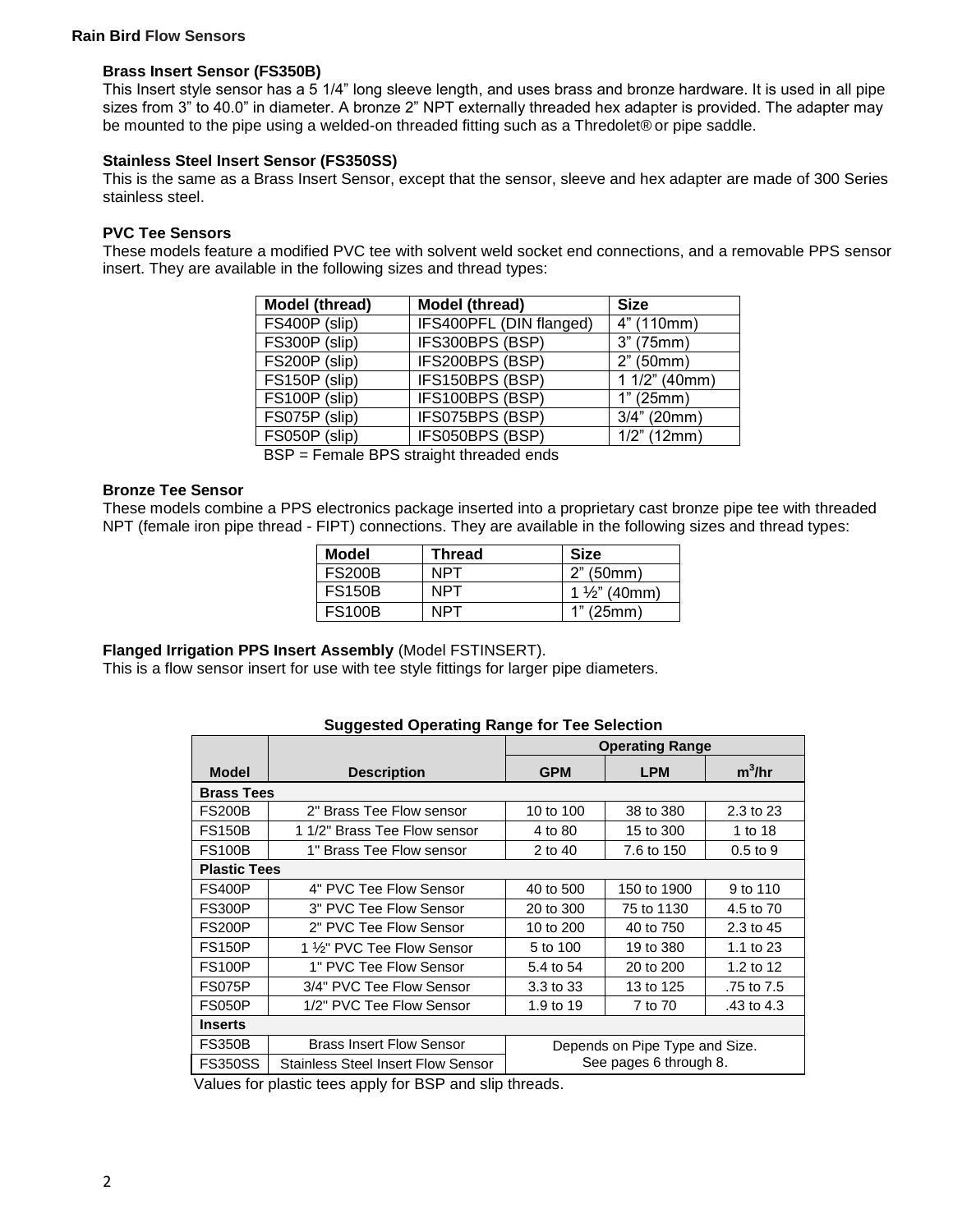# **Mechanical Installation**

### **General**

The accuracy of flow measurement for all flow measuring devices is highly dependent on proper location of the sensor in the piping system. Irregular flow velocity profiles caused by valves, fittings, pipe bends, etc. can lead to inaccurate overall flow rate indications even though local flow velocity measurement may be accurate. A sensor located in the pipe where it can be affected by air bubbles, floating debris, or sediment may not achieve full accuracy and could be damaged. Rain Bird flow sensors are designed to operate reliably under adverse conditions, but the following recommendations should be followed to ensure maximum system accuracy:

- 1) Choose a location along the pipe where 10 pipe diameters upstream and 5 pipe diameters downstream of the sensor provide no flow disturbance. Pipe bends, valves, other fittings, pipe enlargements and reductions should not be present in this length of pipe.
- 2) The preferred location around the circumference of a horizontal pipe is on top. If trapped air or debris will interfere, then the sensor should be located further around the pipe from the top but not more than 45 degrees from top dead center. The sensor should never be located at the bottom of the pipe, as sediment may collect there. Locations off top dead center cause the impeller friction to increase, which may affect performance at low flow rates. Any circumferential location is correct for installation in vertical pipes.
- 3) Small pipe PVC and Bronze Tee Type sensors are Factory Set, but for insert sensors the Insertion depth should be set to 1 1/2" for accurate flow readings. The following pages show methods for ensuring correct insertion depth for various sensor mounting configurations.
- 4) Alignment of the sensor to ensure that impeller rotation is parallel to flow is important. Alignment instructions are also included on the following pages.

## **Mechanical Installation for PVC Tee Sensors**

- 1) Note intended direction of flow as indicated by arrows on the tee. There must be free, unrestricted pipe for at least 10 diameters upstream and 5 diameters downstream of the tee.
- 2) Remove the clevis pin and remove the sensor from the tee.
- 3) Properly clean the pipe ends and tee sockets.
- 4) Solvent cement the pipe to the tee.
- 5) Reinstall sensor in tee as follows:
	- a) Align the flow arrow on the top of the sensor housing in the direction of flow.
	- b) Carefully press sensor straight into tee.
	- c) Lead the sensor cable through the conduit cap, if so equipped. The cap will fit standard 1/2" conduit fittings.
	- d) Install clevis pin through tee, sensor, and conduit cap, and install cotter ring.

#### **Mechanical Installation for Bronze Tee Sensor**

Install with flow label pointing in the direction of flow (downstream).

#### **To install the sensor tee**

- 1) Note intended direction of flow as indicated by arrows on the cast bronze tee. There must be free, unrestricted pipe for at least 10 diameters upstream and 5 diameters downstream of the tee.
- 2) Apply pipe compound over the first 3 or 4 threads of the mating pipe.
- 3) Thread the pipe into the sensor tee until hand tight.
- 4) Tighten the pipe, using a wrench, an additional 1 1/2 turns.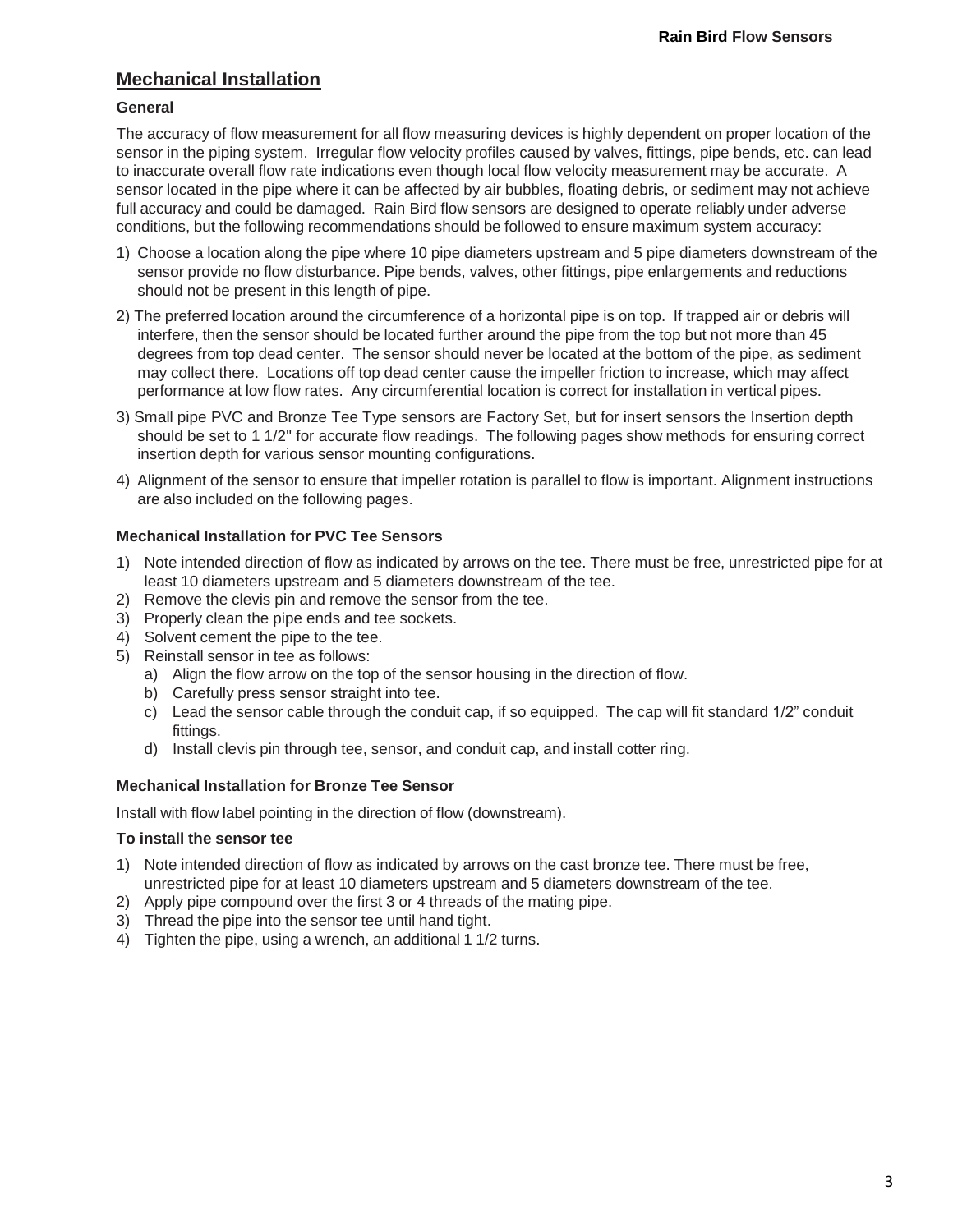#### **Rain Bird Flow Sensors**

#### **To install sensor in tee**

- 1) Apply a small amount of silicone grease to O-rings on sensor insert and chamfer on inside lip of tee. Clean off any grease which could be deposited on the impeller.
- 2) Align flow arrow on sensor with direction of flow.
- 3) Carefully press sensor straight into tee. **Caution: Impeller may strike sides of venturi cavity in tee if misaligned, causing damage to impeller or shaft.**
- 4) Install clevis pin through the tee, sensor, and conduit cap, and install split ring.
- 5) Before pressurizing pipe, verify that:
- All threaded connections are tight.
- The flow direction arrows on the tee and sensor are aligned with the flow direction.
- The clevis pin and cotter ring are installed.

#### **Mechanical Installation for Insert Sensors**

The insertion depth and alignment of the sensor assembly are critical to the accuracy of the flow measurement. The Flat End of the sensor tube assembly MUST BE INSTALLED 1-1/2" from the inside wall of the pipe. In order to allow for variations in wall thickness, lining or coatings, the depth adjustment is controlled by the position of the Hex Nuts on the three (3) threaded studs of the Hex Mounting Adapter. The Hex Mounting Adapter is provided with a 2" Male NPT connection.

There are two methods of mounting these Rain Bird sensors in a 3" or larger pipe. One for PVC pipe uses a 2" NPT threaded pipe saddle. The other, for steel pipe, uses a welded-on fitting such as a Thredolet® , also tapped for a 2" NPT connection. In either case, cut a 2" hole through a depressurized pipe and then secure the saddle or welded fitting to the pipe. **Note: Do not use a threaded outlet tee, the inside dimension of the tee is not the same as the pipe O.D.** Install the 2" NPT adapter provided, using a thread sealant to prevent leakage. Tighten as necessary. Rain Bird insert style sensors are calibrated with the sensor inserted 1 1/2" into the pipe flow.

To determine the proper insertion depth, proceed as follows:

- 1) **Apply Anti-Seize thread lubricant, supplied with the sensor, to the threaded studs of the mounting adaptor.**
- 2) Determine the height to the upper adjusting nuts on the three 1/4" studs using the insertion depth gauge contained in the RBIK Installation Kit. Set them at 3 3/4" above the inside wall of the pipe.
- 3) Clean O-Rings and flow sensor sleeve, and lightly lubricate O-Rings with silicone grease from the packet provided or some other acceptable lubricant. Take care not to get grease on the impeller or bearing.
- 4) Insert the flow sensor into the 2" NPT adapter so that the mounting holes in the positioning collar fit over the studs on the adapter. Lower the sensor onto the previously adjusted nuts. Install the lock nuts on top of the positioning collar and tighten. Now tighten the lower jam nuts firmly against the upper adjusting nuts to secure

them for future removal of the sensor for inspection or service.

#### **Alignment of Flow Sensor**

1) Loosen positioning collar set screws with a 3/32" Allen wrench. Place the alignment rod through the sight holes in the flow sensor. Refer to Figure 2. Using the alignment rod as a guide, align the flow sensor so that the flow label arrow matches pipe flow direction and so that the alignment rod is exactly parallel to the pipe. This procedure aligns the impeller directly into the fluid flow.

As a backup to the flow arrow label, there is a small hole next to the larger sighting hole of the upstream side.



**Figure 1**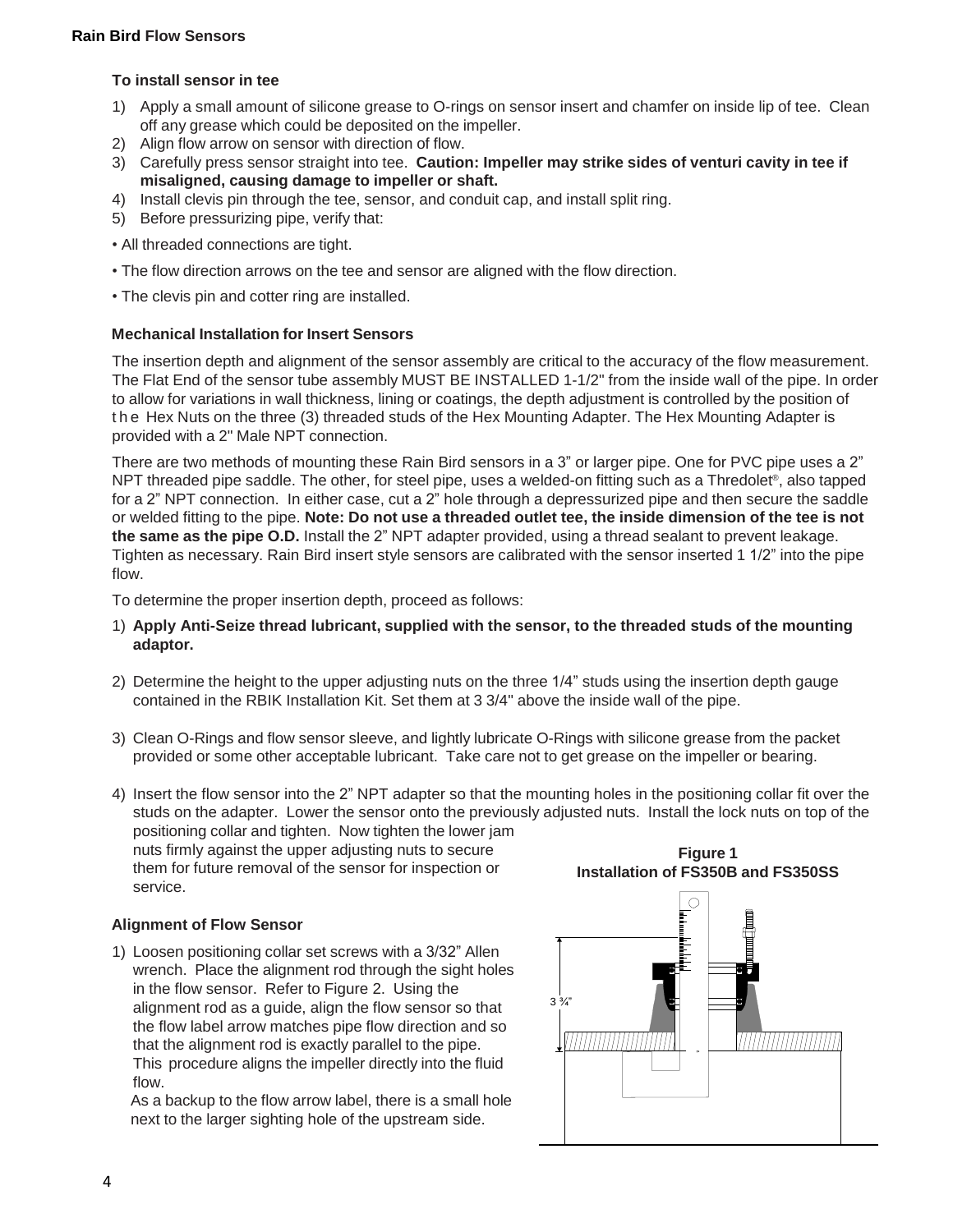- 2) With a 3/32" Allen wrench, tighten positioning collar set screws. Double check that the sighting holes in the sleeve are parallel down the pipe and that the flow arrow label matches pipe liquid flow direction.
- 3) Cable routing: The positioning collar is threaded for connection of a standard 1/2" electrical conduit (flex cable) or a wire strain relief. Route cable as required. Be sure to leave enough flex in cable or conduit to allow future removal of sensor for service or cleaning if necessary.



**Figure 2 – Alignment of FS350B and FS350SS**

## **Electrical Installation**

The sensor leads are supplied with watertight caps over the ends.

- 1) **DO NOT** remove the plastic caps from the sensor leads until ready
- 2) Use PE-39 #19 AWG cable, which is suitable for direct burial and clean data transmission, to connect the sensor to the transmitter, monitor, or controller.
- 3) Make a water tight splice. Direct burial silicone grease splices are recommended (Rain Bird DBRY20 or 3M DBR/Y-6). Two part epoxy type waterproof kits are also acceptable (be sure the epoxy seals the ends of the cables).
- 4) For silicone grease splices, make sure the wire nut is installed as deep as possible into the grease tube. For epoxy type, make sure the epoxy is hardened before inverting the splice or dropping it in standing water.
- 5) **DO NOT** make an underground splice unless absolutely necessary.
- 6) Route the cable from the sensor to a Rain Bird flow monitor/transmitter. The cable may be extended up to 2000 feet by using PE-39 #19 AWG cable, which is shielded. Be sure to leave sufficient slack in the cable to allow for future service of sensor.
- 7) When connecting to a Rain Bird flow monitor/transmitter, locate the section of terminal strip on the monitor labeled **"SENSOR INPUT"** or **"SENSOR"**. Connect the red wire to **RED(+)** terminal and the black wire to **BLACK(-)**.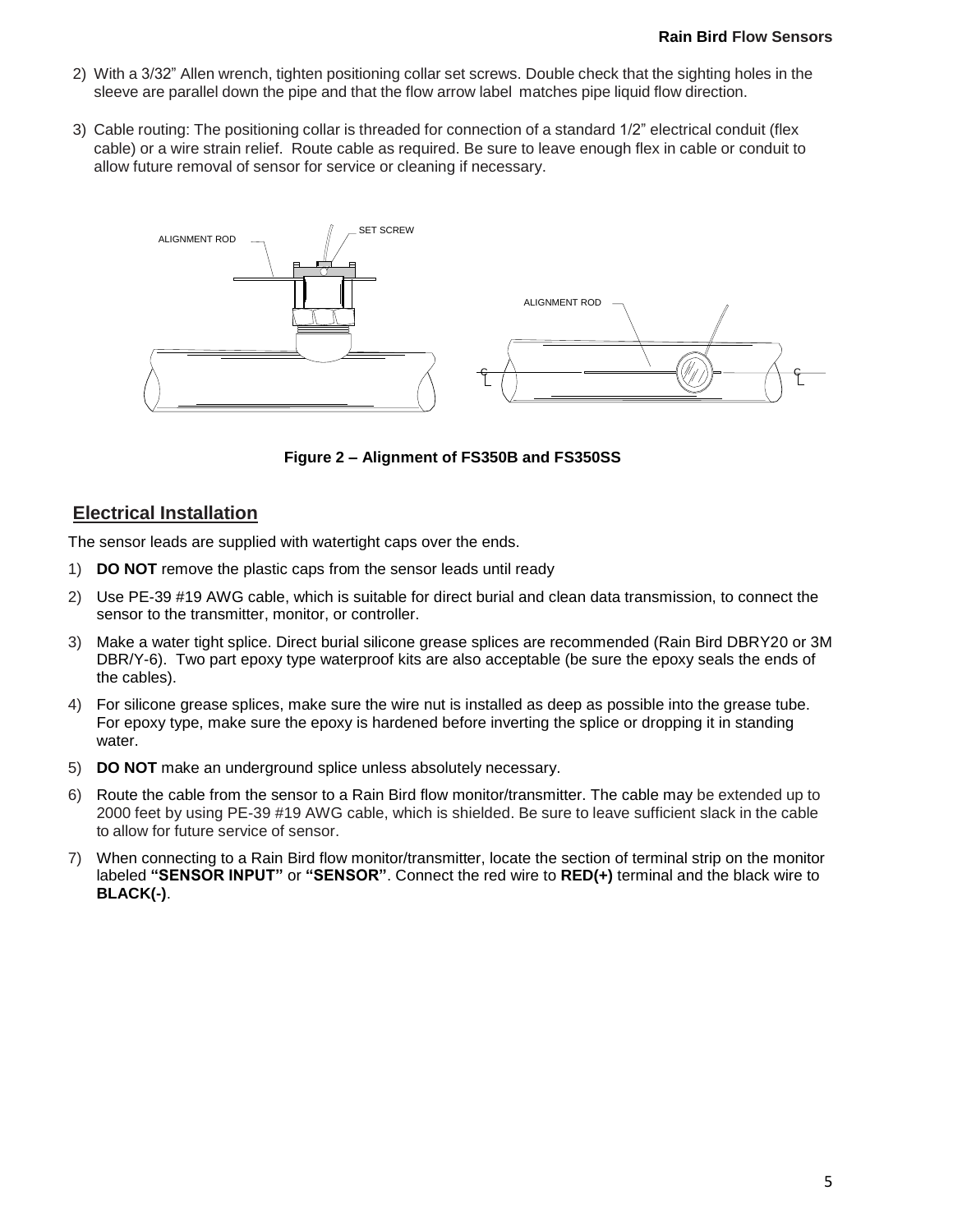#### **Rain Bird Flow Sensors**

# **Calibration**

Rain Bird sensors use unique K and offset numbers for calibration. These numbers are derived from calibration runs using NIST traceable instruments. Using both a K and an offset number provides higher accuracy than using a K factor alone. K and offset numbers for each tee configuration are listed in the following tables.

## **Calibration Tables**

The table on pages 7 and 8 provides calibration and operation data for most scheduled pipe sizes from 3" through 36". For tee-mounted sensors, see the table below.

| K Value, Offset and Suggested Operating Range |                              |                |               |                        |             |                      |
|-----------------------------------------------|------------------------------|----------------|---------------|------------------------|-------------|----------------------|
|                                               |                              |                |               | <b>Operating Range</b> |             |                      |
| <b>Model</b>                                  | <b>Description</b>           | <b>K</b> Value | <b>Offset</b> | <b>GPM</b>             | <b>LPM</b>  | $m^3/hr$             |
| <b>Brass Tees</b>                             |                              |                |               |                        |             |                      |
| <b>FS200B</b>                                 | 2" Brass Tee Flow sensor     | 2.7470         | 0.0000        | 10 to 100              | 38 to 380   | $2.3 \text{ to } 23$ |
| <b>FS150B</b>                                 | 1 1/2" Brass Tee Flow sensor | 1.0653         | 0.0892        | 4 to 80                | 15 to 300   | 1 to 18              |
| <b>FS100B</b>                                 | 1" Brass Tee Flow sensor     | 0.3974         | 0.2618        | 2 to 40                | 7.6 to 150  | $0.5$ to $9$         |
| <b>Plastic Tees</b>                           |                              |                |               |                        |             |                      |
| <b>FS400P</b>                                 | 4" PVC Tee Flow Sensor       | 13.7424        | 0.2307        | 40 to 500              | 150 to 1900 | 9 to 110             |
| <b>FS300P</b>                                 | 3" PVC Tee Flow Sensor       | 8.3090         | 0.2270        | 20 to 300              | 75 to 1130  | 4.5 to 70            |
| <b>FS200P</b>                                 | 2" PVC Tee Flow Sensor       | 2.8429         | 0.1435        | 10 to 200              | 40 to 750   | 2.3 to 45            |
| <b>FS150P</b>                                 | 1 1/2" PVC Tee Flow Sensor   | 1.6970         | $-0.3160$     | 5 to 100               | 19 to 380   | 1.1 to $23$          |
| <b>FS100P</b>                                 | 1" PVC Tee Flow Sensor       | 0.2611         | 1.2000        | 5.4 to 54              | 20 to 200   | 1.2 to 12            |
| <b>FS075P</b>                                 | 3/4" PVC Tee Flow Sensor     | 0.1563         | 0.9000        | 3.3 to 33              | 13 to 125   | .75 to 7.5           |
| <b>FS050P</b>                                 | 1/2" PVC Tee Flow Sensor     | 0.0780         | 0.9000        | 1.9 to 19              | 7 to 70     | .43 to 4.3           |

## **Description of Column Information for Pipe Sizes 3" through 36"**

Column 1 Nominal Pipe Size

Column 2 Pipe O.D. as defined by ASA B36.10 and other standards

Column 3 Pipe I.D. as defined by ASA B36.10 and other standards

Columns 4 and 5 The K value and Offset that should be used in our frequency equation:

$$
Freq = \frac{GPM}{K} - Offset
$$

This equation describes the frequency of the output signal of all Rain Bird flow sensors. By substituting the appropriate K and Offset values from the table, the sensor's output frequency can be calculated for each pipe size. This information is required when calibrating an output board or when using the raw sensor data as direct output to interface with a device that is not a Rain Bird product.

Column 6 This column indicates the suggested flow range of sensors in each pipe size. Rain Bird sensors will operate both above and below the indicated flow rates. However, good design practice dictates the use of this range for best performance.

> Sensors should be sized for flow rather than pipe size. To prevent disturbances to the flow profile always connect the sensor tee to pipe nipples measuring at least 10 pipe diameters in length on the upstream (supply) side and at least 5 pipe diameters in length on the downstream (delivery) side before making the transition in pipe size.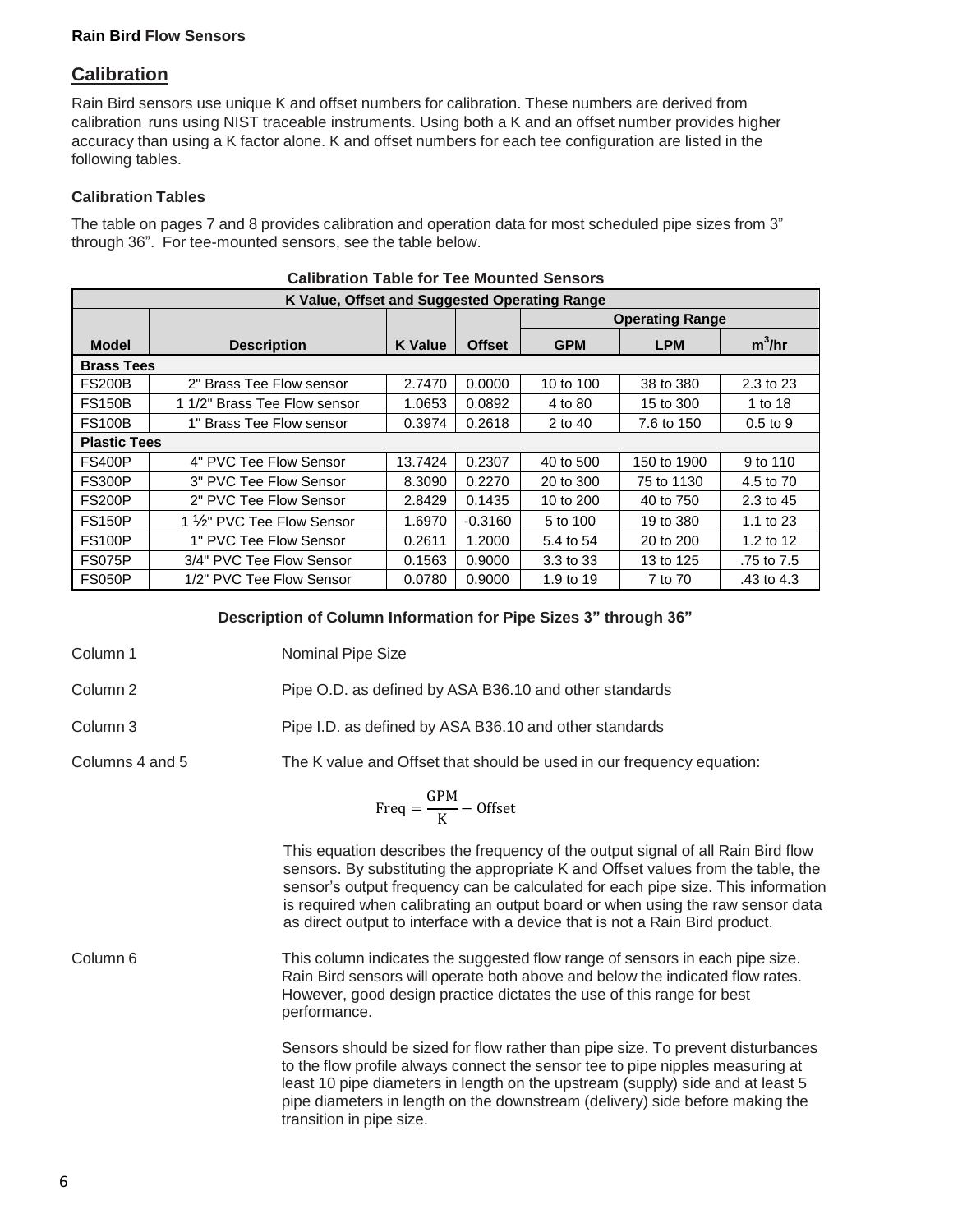| Column 1             | Column <sub>2</sub> | Column 3  | Column 4 | Column 5 | Column 6                   |
|----------------------|---------------------|-----------|----------|----------|----------------------------|
|                      |                     |           |          |          | <b>Suggested Operating</b> |
| Pipe Size            | Pipe O.D.           | Pipe I.D. | K Value  | Offset   | Range (GPM)                |
| 3" Sch 10S           | 3.500"              | 3.260"    | 5.009    | .090     | 12-400                     |
| Std. Wt., Sch 40     | 3.5"                | 3.068"    | 4.362    | .063     | 12-400                     |
| Extra Strong, Sch 80 | 3.5"                | 2.900"    | 3.858    | .043     | 12-400                     |
| PVC Class 125        | 3.5"                | 3.284"    | 5.094    | .093     | 12-400                     |
| PVC Class 160        | 3.5"                | 3.230"    | 4.902    | .085     | 12-400                     |
| PVC Class 200        | 3.5"                | 3.166"    | 4.682    | .076     | 12-400                     |
| 4" Sch 10S           | 4.5"                | 4.260"    | 9.597    | .241     | 20-600                     |
| Std. Wt., Sch 40     | 4.5"                | 4.026"    | 8.34     | .229     | 20-600                     |
| Extra Strong, Sch 80 | 4.5"                | 3.826"    | 7.354    | .188     | 20-600                     |
| PVC Class 125        | 4.5"                | 4.224"    | 9.396    | .240     | 20-600                     |
| PVC Class 160        | 4.5"                | 4.154"    | 9.013    | .240     | 20-600                     |
| PVC Class 200        | 4.5"                | 4.072"    | 8.578    | .239     | 20-600                     |
| $5"$ Sch $10S$       | 5.563"              | 5.295"    | 16.305   | .250     | 30-900                     |
| Std. Wt., Sch 40     | 5.50"               | 5.047"    | 14.674   | .248     | 30-900                     |
| Extra Strong, Sch 80 | 5.50"               | 4.813"    | 13.165   | .246     | 30-900                     |
| 6" Sch 10S           | 6.625"              | 6.357"    | 24.089   | .260     | 50-1,500                   |
| Std. Wt., Sch 40     | 6.5"                | 6.065"    | 21.574   | .257     | 50-1,500                   |
| Extra Strong, Sch 80 | 6.5"                | 5.761"    | 19.457   | .254     | 50-1,500                   |
| PVC Class 125        | 6.625"              | 6.217"    | 22.853   | .258     | 50-1,500                   |
| PVC Class 160        | 6.625"              | 6.115"    | 21.968   | .257     | 50-1,500                   |
| PVC Class 200        | 6.625"              | 5.993"    | 21.068   | .256     | 50-1,500                   |
| 8" Sch 10S           | 8.625"              | 8.329"    | 43.914   | 0.286    | 80-2,500                   |
| Sch 20               | 8.625"              | 8.125"    | 41.653   | 0.283    | 80-2,500                   |
| <b>Sch 30</b>        | 8.625"              | 8.071"    | 41.063   | 0.283    | 80-2,500                   |
| Std. Wt., Sch 40     | 8.625"              | 7.981"    | 40.086   | 0.281    | 80-2,500                   |
| Sch 60               | 8.625"              | 7.813"    | 38.288   | 0.279    | 80-2,500                   |
| Extra Strong, Sch 80 | 8.625"              | 7.625"    | 36.315   | 0.276    | 80-2,500                   |
| PVC Class 125        | 8.625"              | 8.095"    | 41.324   | 0.283    | 80-2,500                   |
| PVC Class 160        | 8.625"              | 7.961"    | 39.869   | 0.281    | 80-2,500                   |
| PVC Class 200        | 8.625"              | 7.805"    | 38.203   | 0.279    | 80-2,500                   |
| 10" Sch 10S          | 10.75"              | 10.420"   | 70.195   | 0.321    | 125-4,000                  |
| Sch 20               | 10.75"              | 10.250"   | 67.668   | 0.318    | 125-4,000                  |
| Sch 30               | 10.75"              | 10.136"   | 66.069   | 0.316    | 125-4,000                  |
| Sch 40, Std.Wt.      | 10.75"              | 10.020"   | 64.532   | 0.314    | 125-4,000                  |
| Extra Strong, Sch 60 | 10.75"              | 9.750"    | 61.016   | 0.309    | 125-4,000                  |
| Sch 80               | 10.75"              | 9.564"    | 58.644   | 0.306    | 125-4,000                  |
| PVC Class 125        | 10.75"              | 10.088"   | 65.431   | 0.315    | 125-4,000                  |
| PVC Class 160        | 10.75"              | 9.924"    | 63.272   | 0.312    | 125-4,000                  |
| PVC Class 200        | 10.75"              | 9.728"    | 60.733   | 0.309    | 125-4,000                  |
| 12" Sch 10S          | 12.75"              | 12.390"   | 104.636  | 0.367    | 175-5,000                  |
| Sch 20               | 12.75"              | 12.250"   | 102.553  | 0.364    | 175-5,000                  |
| Sch 30               | 12.75"              | 12.090"   | 99.347   | 0.36     | 175-5,000                  |
| Std. Wt., Sch 40S    | 12.75"              | 12.000"   | 97.576   | 0.358    | 175-5,000                  |
| Sch 40               | 12.75"              | 11.938"   | 97.369   | 0.356    | 175-5,000                  |
| Sch 60               | 12.75"              | 11.625"   | 90.441   | 0.348    | 175-5,000                  |
| <b>Extra Strong</b>  | 12.75"              | 11.750"   | 92.775   | 0.351    | 175-5,000                  |
| Sch 80               | 12.74"              | 11.376"   | 85.922   | 0.342    | 175-5,000                  |
| PVC Class 125        | 12.75"              | 11.966"   | 96.912   | 0.357    | 175-5,000                  |
| PVC Class 160        | 12.75"              | 11.770"   | 93.152   | 0.352    | 175-5,000                  |
| PVC Class 200        | 12.75"              | 11.538"   | 88.842   | 0.346    | 175-5,000                  |
|                      |                     |           |          |          |                            |

## **CALIBRATION TABLE FOR PIPE SIZES 3" THROUGH 36"**

**Continued on Next Page**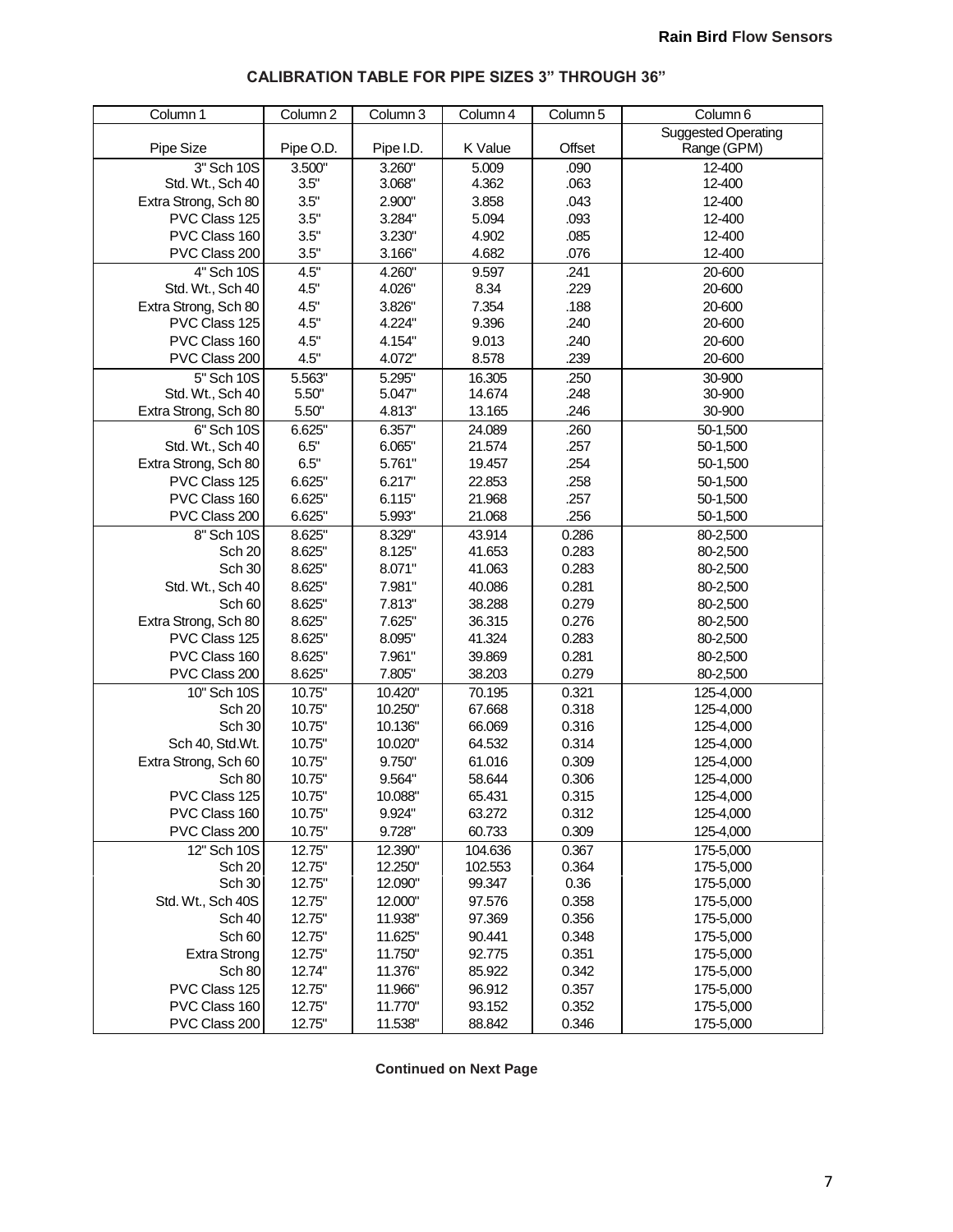| Column 1             | Column <sub>2</sub> | Column 3  | Column 4 | Column 5 | Column 6                   |
|----------------------|---------------------|-----------|----------|----------|----------------------------|
|                      |                     |           |          |          | <b>Suggested Operating</b> |
| Pipe Size            | Pipe O.D.           | Pipe I.D. | K Value  | Offset   | Range (GPM)                |
| 14" Sch 10S          | 14.00"              | 13.500"   | 122.307  | 0.391    | 200-6,000                  |
| <b>Sch 20</b>        | 14.00"              | 13.375"   | 120.216  | 0.388    | 200-6,000                  |
| Std. Wt., Sch 30     | 14.00"              | 13.250"   | 118.151  | 0.385    | 200-6,000                  |
| Sch 40               | 14.00"              | 13.124"   | 116.096  | 0.382    | 200-6,000                  |
| Sch <sub>60</sub>    | 14.00"              | 12.814"   | 111.148  | 0.376    | 200-6,000                  |
| <b>Extra Strong</b>  | 14.00"              | 13.00"    | 114.098  | 0.33     | 200-6,000                  |
| Sch 80               | 14.00"              | 12.50"    | 106.299  | 0.369    | 200-6,000                  |
| 16" Sch 10S          | 16.00"              | 15.500"   | 159.243  | 0.44     | 300-9,000                  |
| Sch <sub>20</sub>    | 16.00"              | 15.375"   | 156.742  | 0.436    | 300-9,000                  |
| Std. Wt., Sch 30     | 16.00"              | 15.250"   | 154.267  | 0.433    | 300-9,000                  |
| Sch <sub>60</sub>    | 16.00"              | 14.688"   | 143.456  | 0.419    | 300-9,000                  |
| Extra Strong, Sch 40 | 16.00"              | 15.000"   | 149.394  | 0.427    | 300-9,000                  |
| Sch 80               | 16.00"              | 14.314"   | 136.548  | 0.41     | 300-9,000                  |
| $18"$ Sch 10S        | 18.00"              | 17.500"   | 202.739  | 0.498    | 350-10,000                 |
| Sch 20               | 18.00"              | 17.375"   | 199.828  | 0.494    | 350-10,000                 |
| Sch 30               | 18.00"              | 17.124"   | 194.061  | 0.486    | 350-10,000                 |
| Std. Wt.             | 18.00"              | 17.250"   | 196.943  | 0.49     | 350-10,000                 |
| Sch 40               | 18.00"              | 16.876"   | 188.464  | 0.479    | 350-10,000                 |
| Sch <sub>60</sub>    | 18.00"              | 16.500"   | 180.171  | 0.469    | 350-10,000                 |
| Extra Strong         | 18.00"              | 17.000"   | 191.25   | 0.482    | 350-10,000                 |
| Sch 80               | 18.00"              | 16.126"   | 172.152  | 0.457    | 350-10,000                 |
| 20" Std. Wt., Sch 20 | 20.00"              | 19.25"    | 246.179  | 0.555    | 400-12,000                 |
| Sch 40               | 20.00"              | 18.812"   | 234.836  | 0.540    | 400-12,000                 |
| Extra Strong, Sch 30 | 20.00"              | 19.000"   | 239.666  | 0.547    | 400-12,000                 |
| Sch 80               | 20.00"              | 17.938"   | 213.14   | 0.511    | 400-12,000                 |
| 22" Std. Wt., Sch 20 | 22.00"              | 21.25"    | 301.975  | 0.621    | 500-15,000                 |
| Extra Strong, Sch 30 | 22.00"              | 21.00"    | 294.642  | 0.616    | 500-15,000                 |
| Sch 80               | 22.00"              | 19.75"    | 259.513  | 0.573    | 500-15,000                 |
| 24" Std. Wt., Sch 20 | 24.00"              | 23.25"    | 364.331  | 0.666    | 600-18,000                 |
| <b>Extra Strong</b>  | 24.00"              | 23.00"    | 356.178  | 0.660    | 600-18,000                 |
| <b>Sch 40</b>        | 24.00"              | 22.624"   | 344.109  | 0.652    | 600-18,000                 |
| Sch 80               | 24.00"              | 21.562"   | 311.271  | 0.628    | 600-18,000                 |
| 26" Sch 10           | 26.00"              | 25.376"   | 437.809  | 0.719    | 700-21,000                 |
| Std. Wt.             | 26.00"              | 25.25"    | 433.247  | 0.716    | 700-21,000                 |
| Sch 20, Extra Strong | 26.00"              | 25.00"    | 424.274  | 0.709    | 700-21,000                 |
| 28" Sch 10           | 28.00"              | 27.376"   | 513.698  | 0.774    | 900-23,000                 |
| Std. Wt.             | 28.00"              | 27.25"    | 508.723  | 0.770    | 900-23,000                 |
| Extra Strong, Sch 20 | 28.00"              | 27.00"    | 498.930  | 0.763    | 900-23,000                 |
| 30" Sch 10           | 30.00"              | 29.376"   | 596.147  | 0.833    | 1,000-30,000               |
| Std. Wt.             | 30.00"              | 29.25"    | 590.759  | 0.829    | 1,000-30,000               |
| Sch 20, Extra Strong | 30.00"              | 29.00"    | 580.146  | 0.822    | 1,000-30,000               |
| 32" Sch 10           | 32.00"              | 31.376"   | 685.156  | 0.897    | 1,200-35,000               |
| Std. Wt.             | 32.00"              | 31.25"    | 679.355  | 0.893    | 1,200-35,000               |
| Sch 20, Extra Strong | 32.00"              | 31.00"    | 667.922  | 0.885    | 1,200-35,000               |
| Sch 40               | 32.00"              | 30.624"   | 650.919  | 0.873    | 1,200-35,000               |
| 34" Sch 10           | 34.00"              | 33.312"   | 777.566  | 0.964    | 1,300-40,000               |
| Std. Wt.             | 34.00"              | 33.25"    | 774.511  | 0.962    | 1,300-40,000               |
| Extra Strong, Sch 20 | 34.00"              | 33.00"    | 762.258  | 0.953    | 1,300-40,000               |
| Sch 40               | 34.00"              | 32.624"   | 744.022  | 0.940    | 1,300-40,000               |
| 36" Sch 10           | 36.00"              | 35.376"   | 882.855  | 1.040    | 1,500-45,000               |
| Std. Wt.             | 36.00"              | 35.25"    | 876.227  | 1.035    | 1,500-45,000               |
| Sch 20, Extra Strong | 36.00"              | 35.00"    | 863.154  | 1.025    | 1,500-45,000               |
| Sch 40               | 36.00"              | 34.50"    | 837.315  | 1.007    | 1,500-45,000               |

# **CALIBRATION TABLE FOR PIPE SIZES 3" THROUGH 36"**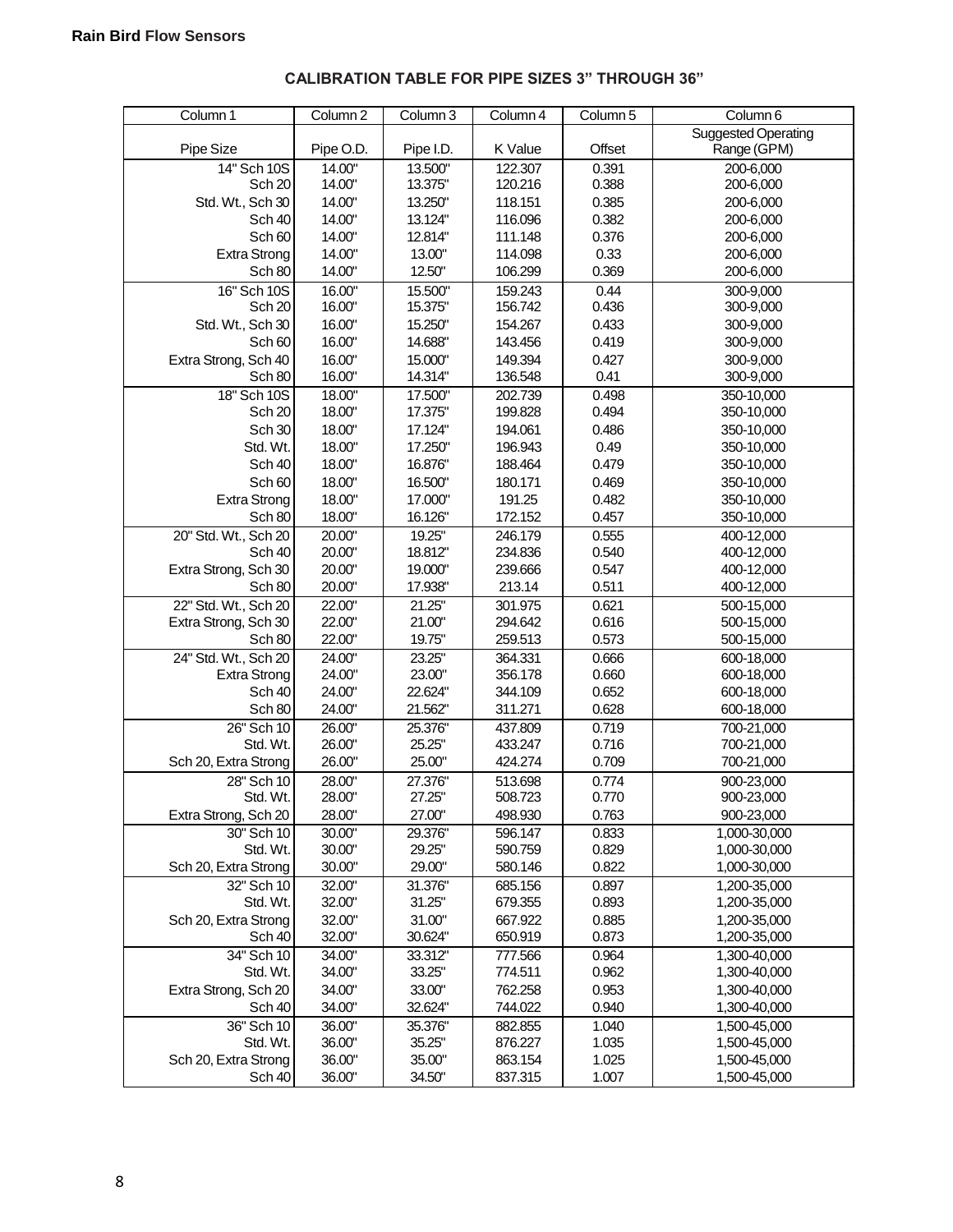# **Impeller Assembly and Shaft Replacement**

If you are replacing an existing Rain Bird sensor and have already calibrated your flow transmitter, no calibration changes are necessary. For installation of a new flow transmitter or for relocation of a sensor in a new pipe size, please refer to the calibration instructions in flow transmitter manual.

- 1) Depressurize pipe from which sensor is to be removed.
- 2) For Insert Style Sensors: Remove the three (3) lock nuts that secure the positioning collar to the threaded rods of metal sensor. For Tee Type Sensors: Remove clevis pin.

**NOTE:** Before removing lock nuts, record the dimension from top of 2" NPT adapter to the bottom of the positioning collar. This dimension will be required later to reinstall.

- 3) Remove the sensor from the hex adapter or the tee.
- 4) Note the impeller blade orientation relative to flow arrows and the alignment hole in metal sensors beside one of the sighting holes. In order to maintain proper calibration, the impeller will have to be reinstalled in the same manner with the impeller blades pointing toward the small alignment hole, and into the flow direction as indicated by the flow arrows.



- 5) To remove the old impeller blade assembly, push the old shaft out of the sleeve with the new shaft (or small diameter rod) just far enough to grab the end with a pair of pliers and pull the shaft completely out. The impeller assembly will now be free, and will drop out.
- 6) Inspect the shaft and bearings for wear, and replace as necessary.
- 7) Refer to Figure 3. To reinstall, position the impeller in the cavity oriented as in Step 4 so that the impeller blades point into the flow direction and toward the small alignment hole located beside one of the sighting holes on metal sensors. For Brass Tee Type the flow direction arrow on the top of the sensor housing should point downstream with the impeller blades pointing upstream.
- 8) Carefully push the shaft through the sleeve and impeller, taking care not to damage bearings. Make sure that the shaft is inserted far enough so that it clears the sleeve on each side of the impeller housing. **NOTE:** If shaft is not carefully installed, the bearing can be deformed, preventing free rotation.
- 9) Inspect the O-rings for damage and replace as necessary. Clean the O-rings and the sleeve and lubricate with silicone grease from the packet provided or some other acceptable lubricant.
- 10) Install the sensor into the 2" NPT adapter or tee so that alignment hole is facing upstream and flow arrows point in the direction of the actual flow. Since the positioning collar was not loosened during this operation, the studs should all line up perfectly when the sighting holes are parallel to pipe. If this has been accidentally loosened, please refer to the installation instructions for the alignment of the flow sensor unit.
- 11) Install and tighten the nuts or replace the clevis pin.
- 12) For metal sensors, double check that the distance from the top of the 2" NPT adapter to the bottom of the positioning collar equals the dimension as measured in Step 2, and holes in sleeve sight exactly down the pipe, the arrows point in direction of flow and alignment holes located beside one sighting hole is pointing towards the source. If not, refer to *Installation* section in this manual.
- 13) This completes the replacement procedure. The system may now be repressurized and tested.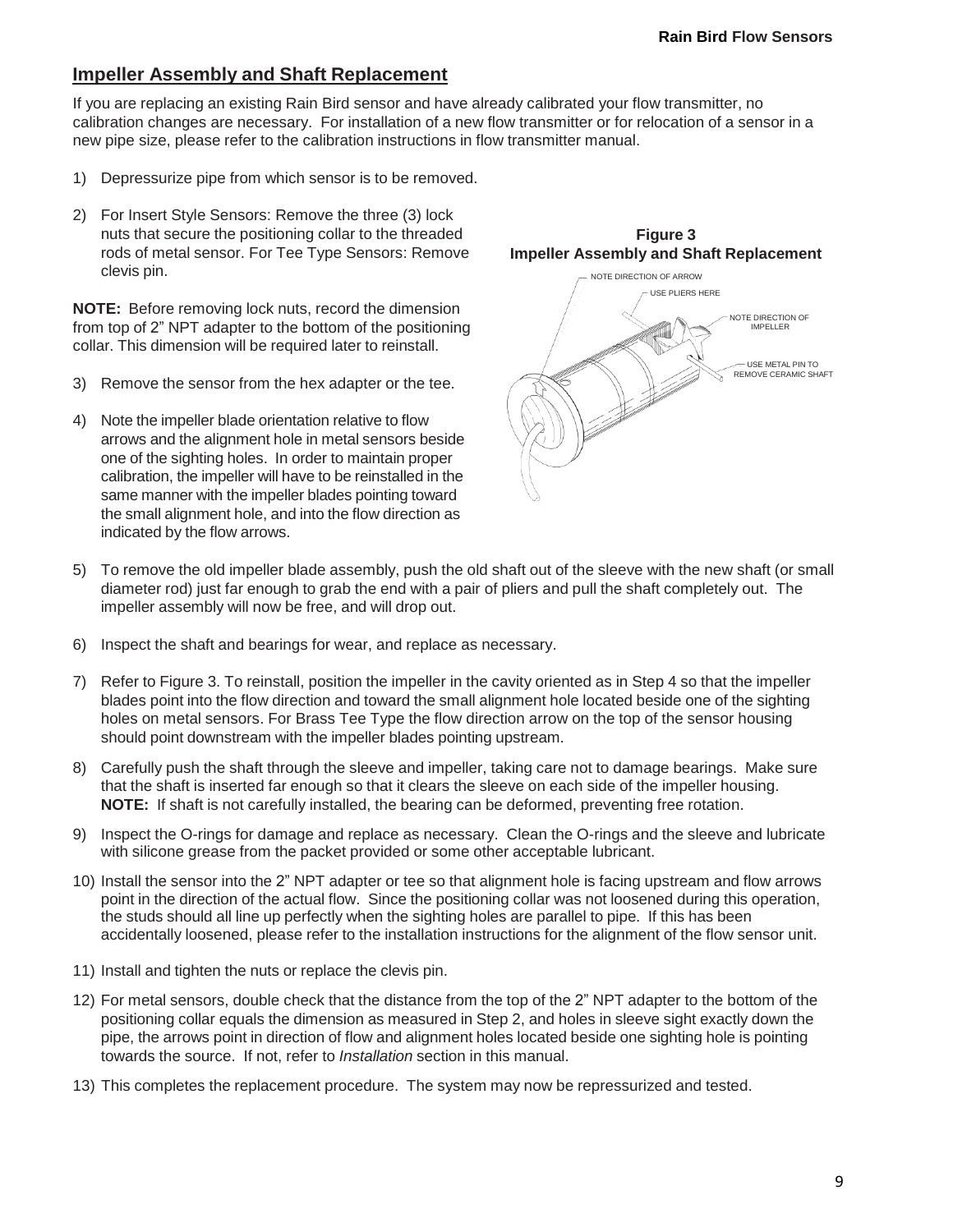# **Troubleshooting**

- 1) Using a voltmeter on the 0-20 VDC scale, connect the voltmeter across the sensor wires which are connected to the sensor input on the barrier strip. The voltage reading should be 8 VDC +/– 0.5 V with no flow in the pipe. If the reading is in range, go to step 2. If not, go to step 3.
- 2) With the sensor installed in the pipe and flow through the pipe, connect the volt meter across the sensor wires at the sensor input of the barrier strip. The voltage should fall between 4 VDC and 8 VDC. The higher the flow rate, the lower the DC voltage level should drop. It should not drop below 4 VDC as your meter averages the DC level of the square wave signal generated by the sensor.

If this is correct, the flow sensor should be operational, and the flow monitor should display a flow rate or the transmitter output should change with a change in flow at the sensor. The signal generated by the sensor is a square wave with 5 msec pulses up to 100 Hz (at which time the pulses narrow to a 50% duty cycle), the use of an oscilloscope on the 5 msec time base, 2 VDC/division would indicate that the sensor is operating properly.

- 3) If the voltage at the sensor input is less than 7 VDC in a No Flow situation or less than 3 VDC in a flow situation, disconnect the sensor from the barrier strip and measure the voltage at the sensor input terminals of the barrier strip again. It should be between 8 VDC and 12 VDC. If the voltage is between 8- 12 VDC, the sensor is bad. If the voltage at the sensor input is still below 7 VDC or 3 VDC, the problem may be with the monitor.
- 4) If you suspect that the sensor is bad, you can test the monitor circuitry by connecting a piece of wire to one of the sensor input terminals and tap the other side of the wire to the other sensor input terminal. Shorting across the sensor input terminals ON and OFF repeatedly allows the display to respond by trying to calculate a flow rate for the frequency of your shorting action. If the display does not show a change from 0.00, it indicates a problem with the monitor.
- 5) If the flow sensor wiring is shorted or grounded the blue light on the module may blink continuously. Disconnect the flow sensor wire from the module in the controller. Remove and reinstall the module and the flow rate should return to zero. If secondary surge protection was installed remove it. Check sensor wiring for: 1) damaged insulation; 2) wire nuts must be direct burial type Rain Bird DBRY20 or 3M DBR/Y-6; and 3) sensor should be connected on dedicated PE-39 cable with no other signals in the cable. Fix the wiring and test the system.